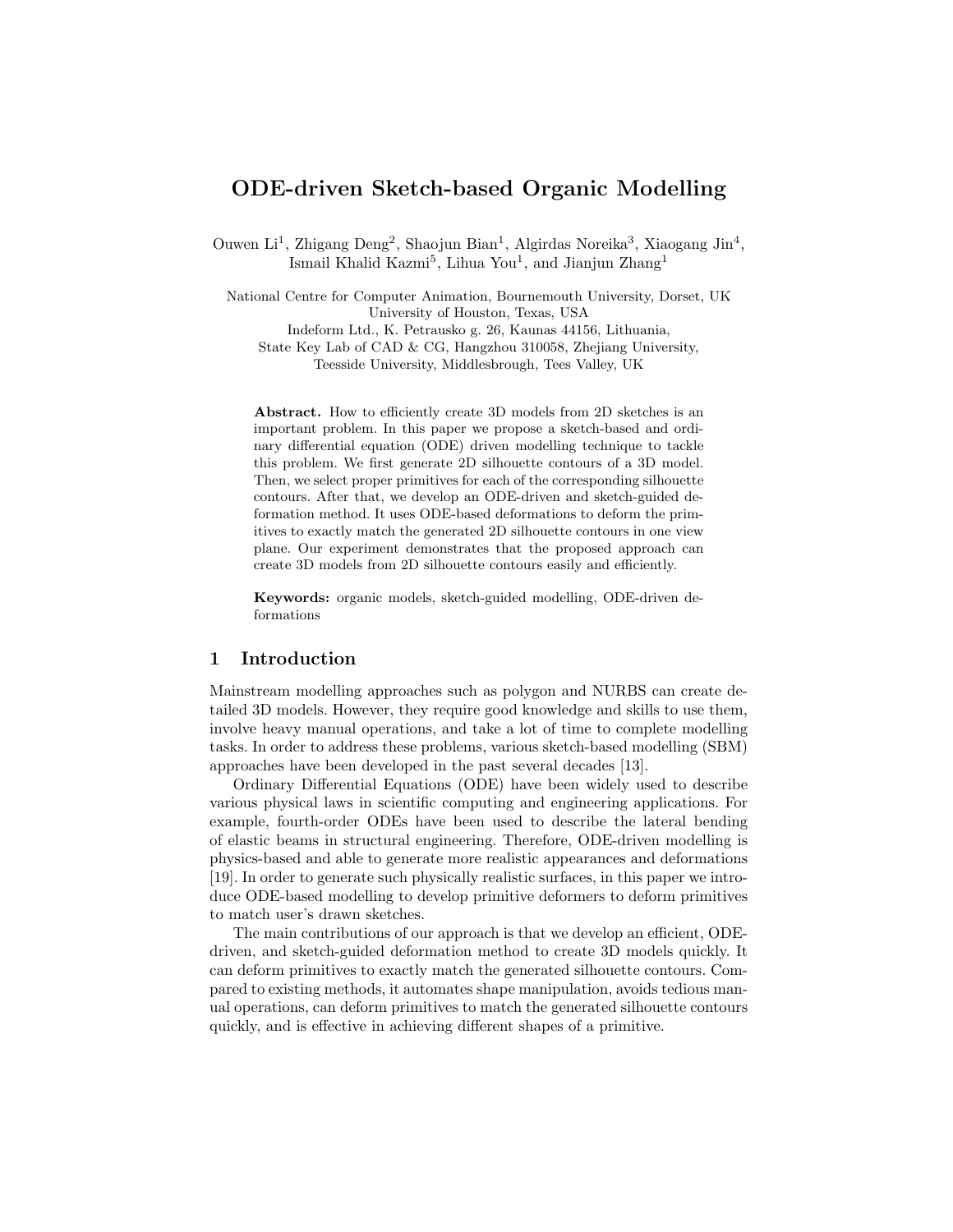## 2 Related Work

The work proposed in this paper is related to sketch-based modelling, especially the primitive-based systems, and ODE-based geometric processing. In the following, we briefly review the existing work in these fields.

Sketch-based Modelling Sketch-based-modelling (SBM) can be broadly divided into direct mesh generation and primitive-based mesh creation.

In the category of direct mesh generation, several systems have been proposed to generate organic models. The surface inflation technique extrudes a polygonal mesh from a given skeleton outwards and does a good job in modelling stuffed toys. One trend is to inflate free-form surfaces to create simple stuffed animals and other rotund objects in a SBM fashion [9, 12, 10]. BendSketch[11] complements those works by enabling complex curvature patterns on surfaces. In order to give the bending information, users need to draw a set of lines that comply with what BendSketch system has specified, which mimics the hatching technique artists often utilise to express the sense of volume and curvature information on the surfaces.

Unlike the inflating systems, primitives-based systems decompose the modelling task as a process of creating a certain set of geometry primitives and further editing the primitives [14, 5, 17]. The idea of assembling simple geometric primitives to form 3D models is commonly used in CSG (Constructive Solid Geometry) modelling[14, 5]. Structured annotations for 2D-to-3D modelling [8], on the other hand, focus on organic modelling.

ODE-based Geometric Processing ODEs have been widely applied in scientific computing and engineering analyses to describe the underlying physics. For example, fourth-order ODEs have been used to describe the lateral bending deformations of elastic beams. Introducing ODEs into geometric processing can create physically realistic appearances and deformations of 3D models. ODE-based sweeping surfaces [19], ODE-based surface deformations [20, 4], and ODE-based surface blending [18] have also been developed previously. Although researchers studied ODE-based geometric surface creation and deformations, how to use ODE-based modelling to deform geometric primitives and create new shapes from the user's drawn sketches has been under-explored to date.

### 3 System Overview

As shown in the Fig. 1, one can extract 2D silhouette contours from sketches, or to directly draw 2D silhouette contours.

After generating 2D silhouette contours, the next step is to set super-ellipsoid as 3D primitives. We sample the silhouette contours into point cloud and we use radial Euclidean distance to format the global distortion[6] to determine the parameters of the super-ellipse( $\epsilon_z$ ,  $r_x$ ,  $r_y$ ). If one only feeds the system with the 2D sketch in one view not providing z-axis depth information, then the radius of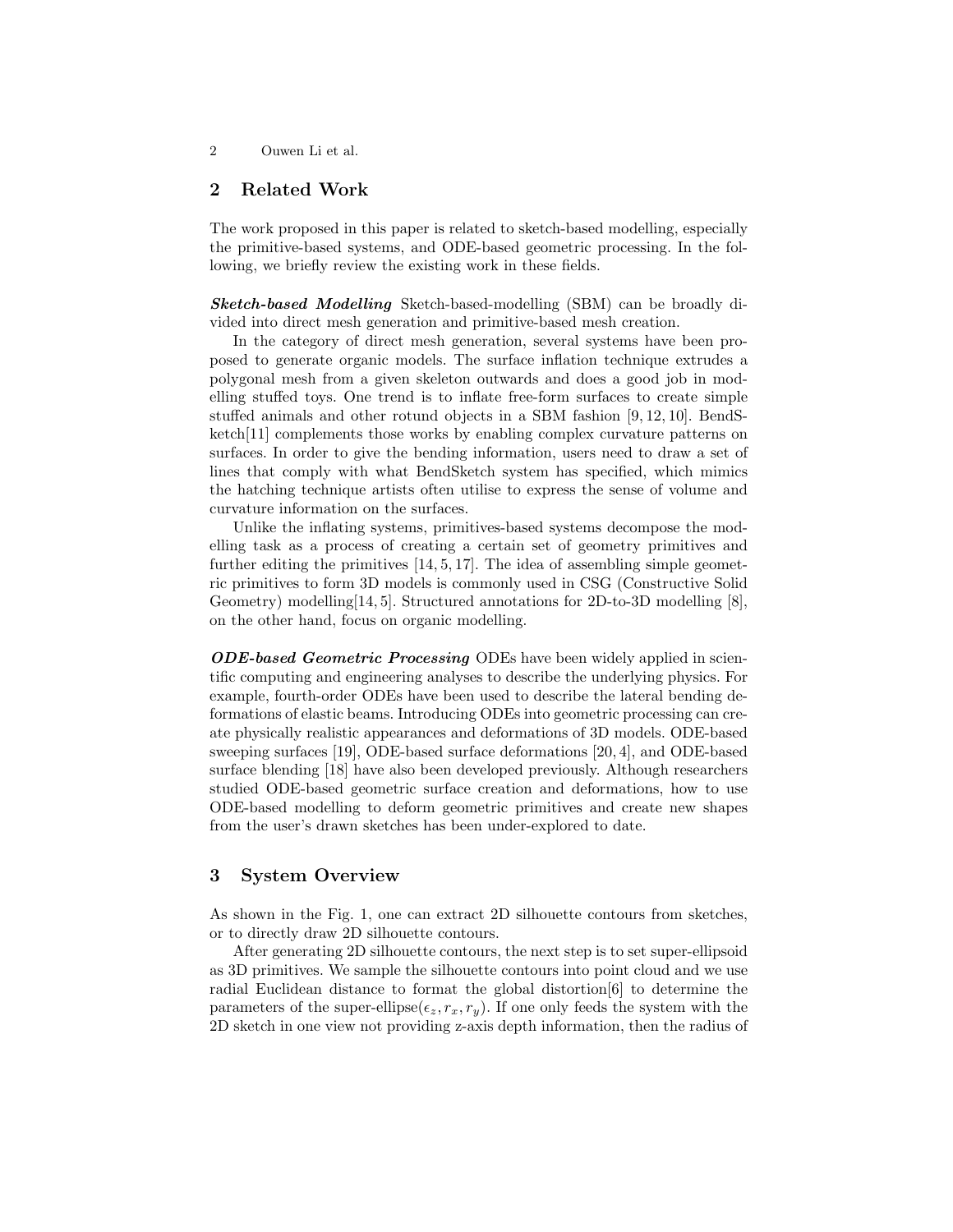z-axis  $r_z$  and  $\epsilon_{xy}$  requires users to manually set, and any necessary translations in z-axis should be done manually. Since the parameter determination took place in object space, when we transform the superellipsoid primitives into the world space, they will align with its silhouette in world space.

Then the ODE-driven deformation method described in Section 4 is applied to deform the primitives to exactly match the corresponding 2D silhouette contours.



Fig. 1: System overview.

## 4 Primitive Deformers

Here we propose an ODE-driven and sketch-guided primitive deformation method. It is developed from a simplified version of the Euler-Lagrange PDE (Partial Differential Equation), which is widely used in physically-based surface deformations and briefly reviewed below.

As discussed in [1], the main requirement for physically-based surface deformations is an elastic energy which considers the local stretching and bending of two-manifold surfaces called thin-shells. When a surface  $\mathcal{S} \subset \mathbb{R}^3$ , parameterized by a function  $\mathbf{P}(u, v) : \Omega \subset \mathbb{R}^2 \to \mathbb{S} \subset \mathbb{R}^3$ , is deformed to a new shape  $\mathbb{S}'$ through adding a displacement vector  $\mathbf{d}(u, v)$  to each point  $\mathbf{P}(u, v)$ , the change of the first and second fundamental  $I(u, v)$ ,  $\overline{H}(u, v) \in \mathbb{R}^{2 \times 2}$  forms in differential geometry [7] yields a measure of stretching and bending, as described in [15]:

$$
E_{shell}(\mathbb{S}') = \int_{\Omega} k_s \|I' - I\|_F^2 + k_b \|I' - I\|_F^2 \, \mathrm{d}u \, \mathrm{d}v,\tag{1}
$$

where  $I'$  and  $II'$  are the first and second fundamental forms of the surface  $\mathbb{S}',$ ||.|| indicates a (weighted) Frobenius norm, and the stiffness parameters  $k_s$  and  $k_b$  are used to control the resistance to stretching and bending.

Generating a new deformed surface requires the minimization of the above Equation 1, which is non-linear and computationally expensive for interactive applications. In order to avoid the nonlinear minimization, the change of the first and second fundamental forms is replaced by the first and second order partial derivatives of the displacement function  $\mathbf{d}(u, v)$  [2, 16], i. e.,

$$
\tilde{E}_{shell}(\mathbf{d}) = \int_{\Omega} k_s(||\mathbf{d}_u||^2 + ||\mathbf{d}_v||^2) + k_b(||\mathbf{d}_{uu}||^2 + 2||\mathbf{d}_{uv}|| + ||\mathbf{d}_{vv}||^2) \, \mathrm{d}u \, \mathrm{d}v,\tag{2}
$$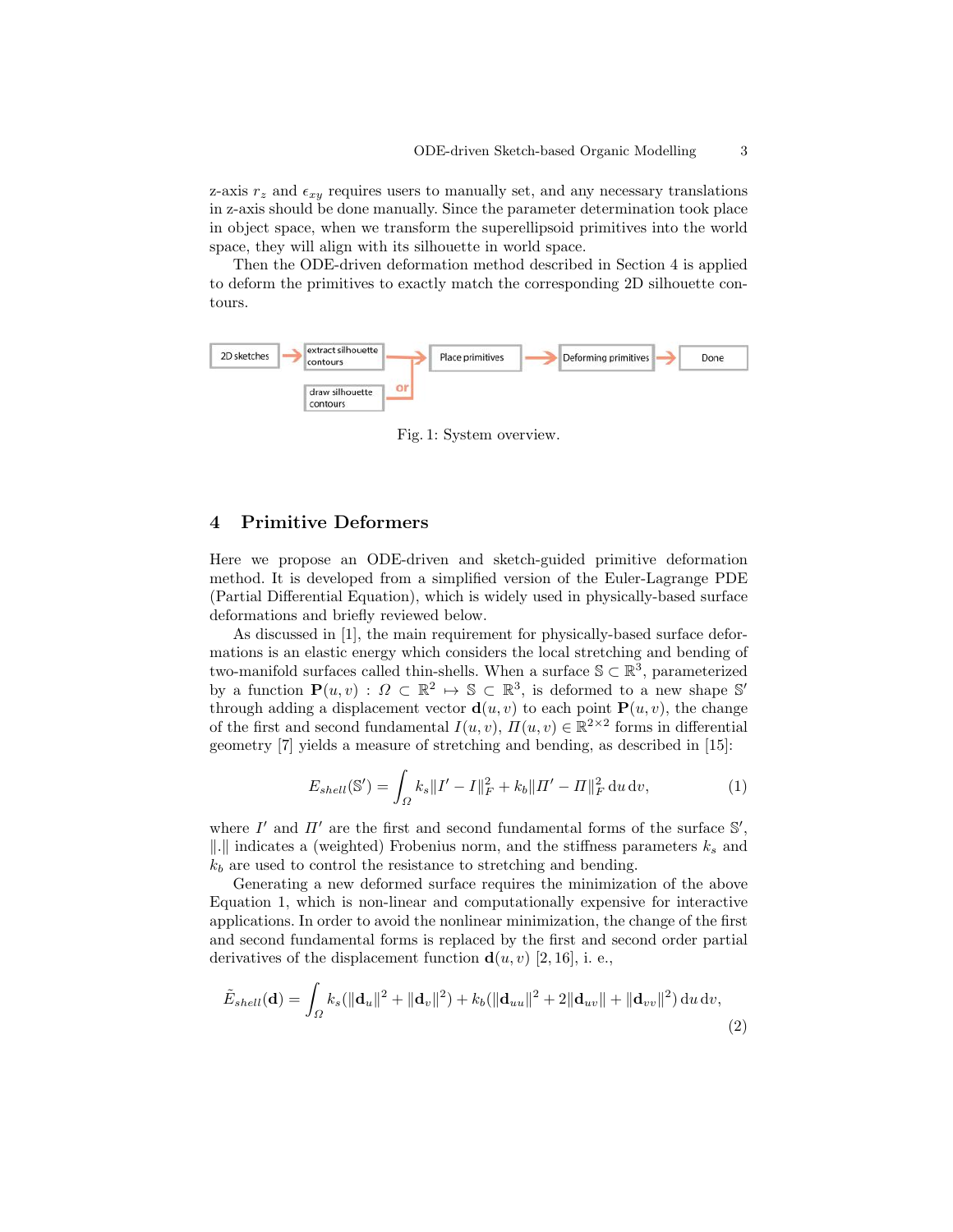#### 4 Ouwen Li et al.

where  $d_x = \frac{\partial}{\partial x}$  and  $d_{xy} = \frac{\partial^2}{\partial x \partial y}$ . The minimization of the above equation can be obtained by applying variational calculus, which leads to the following Euler-Lagrange PDE:

$$
-k_s \Delta \mathbf{d} + k_b \Delta^2 \mathbf{d} = 0,\tag{3}
$$

where  $\triangle$  and  $\triangle^2$  are the Laplacian and the bi-Laplacian operators, respectively,

$$
\Delta \mathbf{d} = div \nabla \mathbf{d} = \mathbf{d}_{uu} + \mathbf{d}_{vv},
$$
  

$$
\Delta^2 \mathbf{d} = \Delta(\Delta \mathbf{d}) = \mathbf{d}_{uuuu} + 2\mathbf{d}_{uuvv} + \mathbf{d}_{vvvv}.
$$
 (4)

Using the sketched 2D silhouette contours shown in Fig. 2 to change the shape of the primitive can be transformed to the generation of a sweeping surface which passes through the two sketched 2D silhouette contours. The generator that creates the sweeping surface is a curve of the parametric variable  $u$  only, and the two silhouette contours are trajectories. If Equation (3) is used to describe the generator, the parametric variable  $v$  in Equation (3) drops, and we have  $\mathbf{d}_{vv} = 0$  and  $\mathbf{d}_{vvvv} = 0$ . Substituting  $\mathbf{d}_{vv} = 0$  and  $\mathbf{d}_{vvvv} = 0$  into Equation (4), we obtain the following simplified version of the Euler-Lagrange PDE, seen as (5), which is actually a vector-valued ODE.

$$
k_b \frac{\partial^4 \mathbf{d}}{\partial u^4} - k_s \frac{\partial^2 \mathbf{d}}{\partial u^2} = 0.
$$
 (5)

As pointed out in [3], the finite difference solution to ODEs is very efficient, we here investigate such a numerical solution to Equation (5). For a typical node i, the central finite difference approximations of the second and fourth order derivatives can be written as:

$$
\frac{\partial^2 \mathbf{d}}{\partial u^2}|_i = \frac{1}{\Delta u^2} (\mathbf{d}_{i+1} - 2\mathbf{d}_i + \mathbf{d}_{i-1}),
$$
  
\n
$$
\frac{\partial^4 \mathbf{d}}{\partial u^4}|_i = \frac{1}{\Delta u^4} [6\mathbf{d}_i - 4(\mathbf{d}_{i-1} + \mathbf{d}_{i+1}) + \mathbf{d}_{i-2} + \mathbf{d}_{i+2}].
$$
\n(6)

Introducing Equation (6) into Equation (5), the following finite difference equation at a representative node  $i$  can be written as:

$$
(6k_b + 2k_s h^2)\mathbf{d}_i + k_b \mathbf{d}_{i-2} + k_b \mathbf{d}_{i+2} - (4k_b + k_s h^2)\mathbf{d}_{i-1} - (4k_b + k_s h^2)\mathbf{d}_{i+1} = 0.
$$
\n(7)

For organic models, the 3D shape defined by two silhouette contours is closed in the parametric direction  $u$  as indicated in Fig. 2b. Therefore, we can extract some closed curves each of which passes through the two corresponding points on the two silhouette contours. Taking the silhouette contours in Fig. 2a as an example, we find two corresponding points  $C_{13}$  and  $C_{23}$  on the original silhouette contours  $\mathbf{c}_1$  and  $\mathbf{c}_2$ , and two corresponding points  $\mathbf{C'}_{13}$  and  $\mathbf{C'}_{23}$  on the deformed silhouette contours  $c'_{1}$  and  $c'_{2}$  as shown in Fig. 2b. Then, we extract a closed curve  $c(u)$  passing through the two corresponding points  $C_{13}$  and  $C_{23}$  from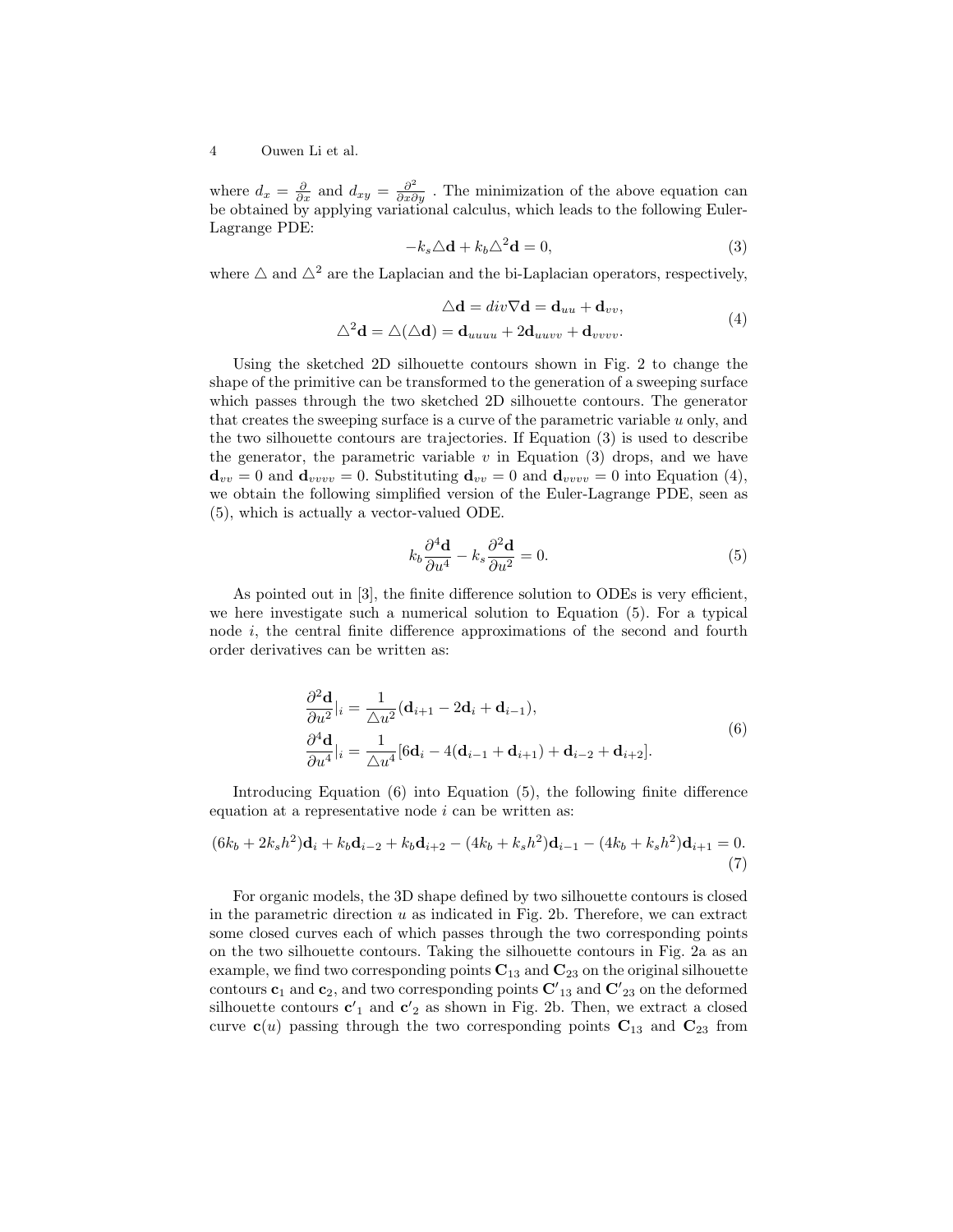the 3D model in Fig. 2a and depict it as a dashed curve in Fig. 2b. Assuming that the deformed shape of the closed curve  $c(u)$  is  $c'(u)$ , the displacement difference between the original closed curve and the deformed closed curve is  $\mathbf{d}(u) = \mathbf{c}'(u) - \mathbf{c}(u).$ 



Fig. 2: Finite difference nodes for local shape manipulation from sketches in top and side view planes, respectively.

In order to use the finite difference method to find the displacement difference  $\mathbf{d}(u)$ , we uniformly divide the closed curve into 2N equal intervals as indicated in Fig. 2b. With the displacement difference at node  $0$  and node  $N$  already known, i. e.  $\mathbf{d}_0 = \mathbf{C}_{13}' - \mathbf{C}_{13}$  and  $\mathbf{d}_N = \mathbf{C}_{23}' - \mathbf{C}_{23}$ , we can form a 2N linear algebra equations derived from (7) for each of these nodes' displacement. Solve the equations and add all the displacement differences to the original curve  $c(u)$ , we can then obtain the deformed curve  $c'(u)$ , and depict it as a solid curve in Fig. 2b. Repeating the above operations for all other points on the two silhouette contours, we obtain all deformed curves that describe a new 3D deformed shape. This method also applies to deformations responding to free form curves, which can be seen from the creation of a human leg shown in Fig3b.



Fig. 3: ODE-driven Sketch-based deformations: (a)the deformation process of an organic shape represented by an ellipsoid and its 2D silhouette contour, and the deformed shape of the ellipsoid, (b) a leg that has been deformed by single-view sketch strokes before, now get further deformed in accordance with free form red-colored curves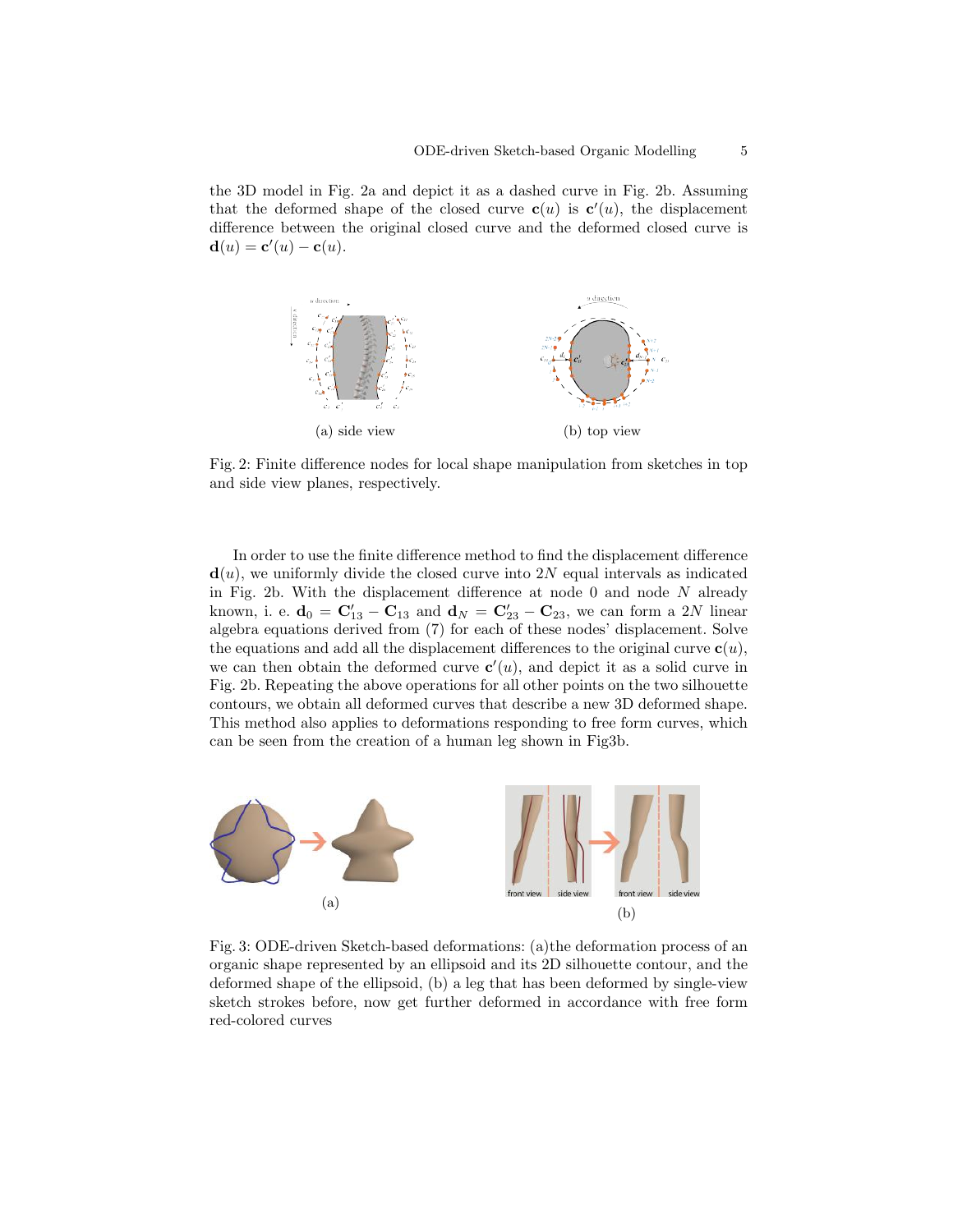6 Ouwen Li et al.

The aforementioned method was developed in python on the Houdini FX Education Edition 16.5.323 package, and ran on a dual boot Linux PC with 23GB memory and 64 bits Intel(R) Xeon(R) CPU E5-1650 0  $@$  3.20GHz CPU. The average time for deforming a primitive is 0.17 seconds, which ensures a smooth real-time modelling user experience.

## 5 Conclusion and Future Work

In this paper, we present an ODE-driven and sketch-based modelling approach to create 3D models from 2D sketches efficiently, more examples are displayed in Fig4. By introducing ODE-driven geometric modelling, we proposed a primitive deformation method to deform primitives to match the input 2D silhouette contours exactly. Our approach has the advantages of: 1) easiness for beginners to use, 2) avoiding heavy manual operations, and 3) high efficiency in creating sketch-based 3D organic models.



Fig. 4: Examples of the primitive deformation method

#### acknowledgements

This research is supported by the PDE-GIR project which has received funding from the European Unions Horizon 2020 research and innovation programme under the Marie Skodowska-Curie grant agreement No 778035, and Innovate UK (Knowledge Transfer Partnerships Ref: KTP010860). Xiaogang Jin is supported by Science and Technology Project on Preservation of Cultural Relics, Cultural Heritage Bureau of Zhejiang Province (Grant No. 2018009) and the National Natural Science Foundation of China (No. 61732015).

## References

1. Botsch, M., Sorkine, O.: On linear variational surface deformation methods. IEEE transactions on visualization and computer graphics 14(1), 213–230 (2008)